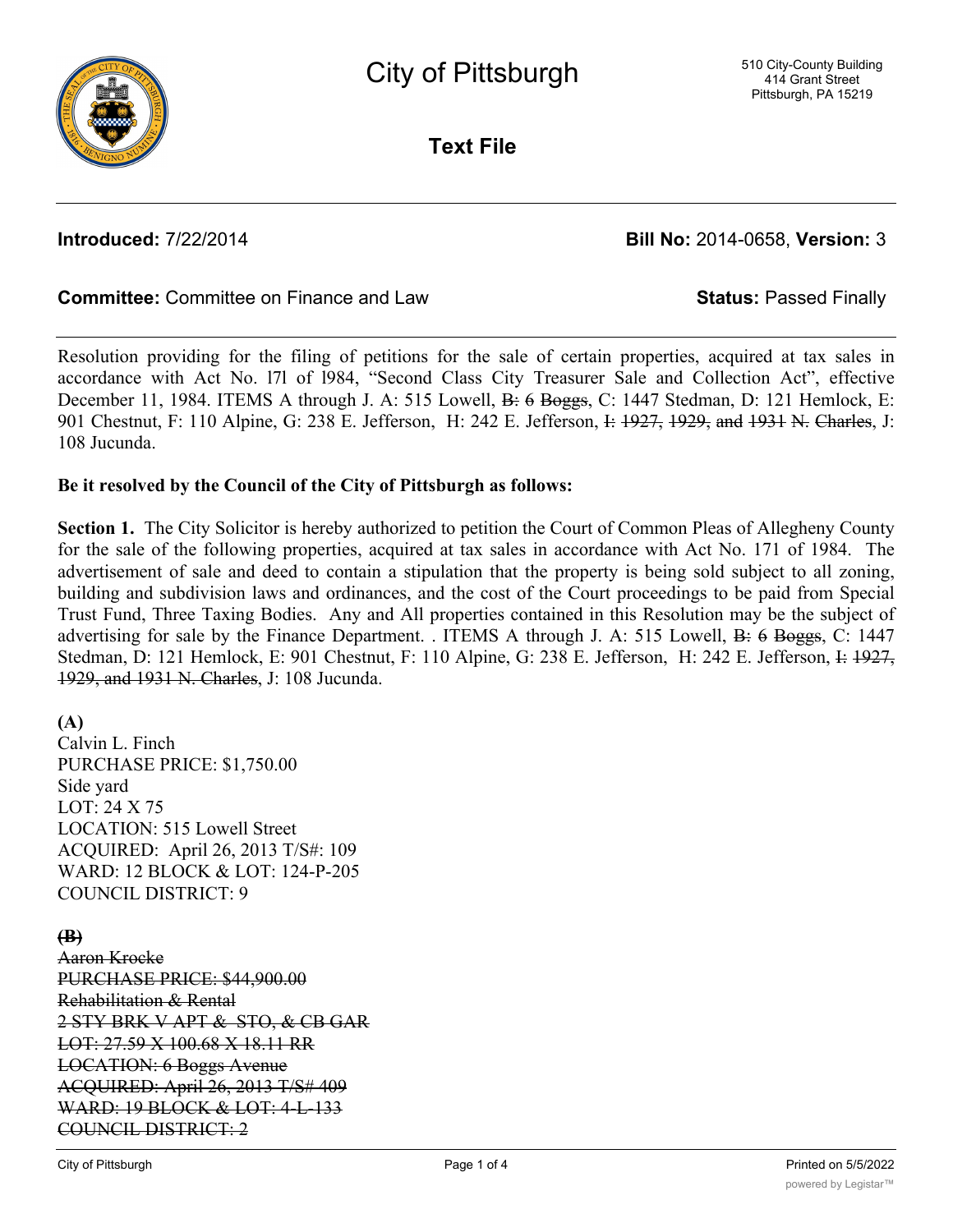**Committee:** Committee on Finance and Law **Status:** Passed Finally

## **(C)**

Significance 3251 PURCHASE PRICE: \$4,900.00 Rehabilitation & Resale 2½ STY BRK HSE LOT: 20 X 55 LOCATION: 1447 Stedman Street ACQUIRED: April 26, 2013 T/S# 442 WARD: 21 BLOCK & LOT: 22-P-237-A COUNCIL DISTRICT: 6

# **(D)**

John M. Masley, Jr. PURCHASE PRICE: \$5,900.00 Rehabilitation & Rental 2 STY BRK HSE LOT: 24.24 X 20 X 24.94 LOCATION: 121 Hemlock Street ACQUIRED: April 26, 2013 T/S# 447 WARD: 22 BLOCK & LOT: 23-L-207 COUNCIL DISTRICT: 1

## **(E)**

NorPitt40, LLC, C/O James R. Berardi PURCHASE PRICE: \$5,900.00 Rehabilitation & Rental 2 STY BRK HSE LOT: 23.92 X 59 LOCATION: 901 Chestnut Street ACQUIRED: July 27, 2012 T/S# 422 WARD: 23 BLOCK & LOT: 24-K-12 COUNCIL DISTRICT: 1

# **(F)**

Amanda Lam PURCHASE PRICE: \$14,900.00 Rehabilitation & Rental 2 STY FRA HSE ALUM SIDING LOT: 50 X 20 LOCATION: 110 Alpine Avenue ACQUIRED: April 26, 2013 T/S# 469 WARD: 25 BLOCK & LOT: 23-F-219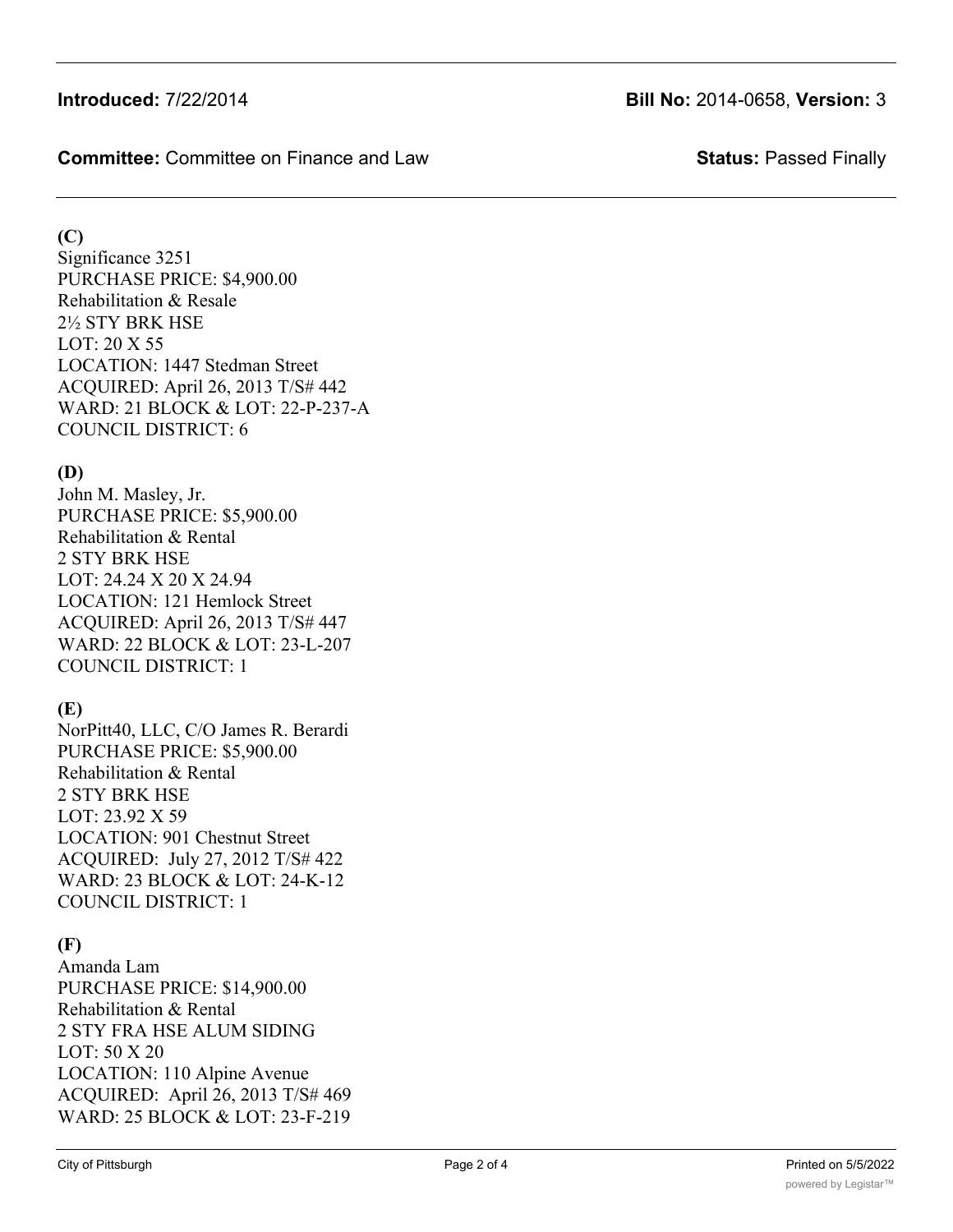## **Introduced:** 7/22/2014 **Bill No:** 2014-0658, **Version:** 3

#### **Committee:** Committee on Finance and Law **Status:** Passed Finally

#### COUNCIL DISTRICT: 6

#### **(G)**

David W. Brown & Beth E. Brown PURCHASE PRICE: \$3,900.00 Future Development LOT: 22 X 200 LOCATION: 238 E. Jefferson Street ACQUIRED: October 25, 2013 T/S# 289 WARD: 25 BLOCK & LOT: 23-F-106 COUNCIL DISTRICT 6

## **(H)**

David W. Brown & Beth E. Brown PURCHASE PRICE: \$3,900.00 Future Development LOT: 25 X 200 LOCATION: 242 E. Jefferson Street ACQUIRED: October 25, 2013 T/S# 290 WARD: 25 BLOCK & LOT: 23-F-108 COUNCIL DISTRICT 6

## **(I)**

Vonzale Boose PURCHASE PRICE: \$5,900.00 Parking LOT: 18.43 X 92.50 LOCATION: 1927 N. Charles Street ACQUIRED: September 26, 2008 T/S# 556 WARD: 25 BLOCK & LOT: 22-D-172 COUNCIL DISTRICT 6

#### **(I) Continued**

LOT: 18.09 X 92.50 LOCATION: 1929 N. Charles Street ACQUIRED: September 26, 2008 T/S# 555 WARD: 25 BLOCK & LOT: 22-D-171 COUNCIL DISTRICT 6

#### **(I) Continued**

LOT: 18 X 92.50 LOCATION: 1927 N. Charles Street ACQUIRED: November 20, 2009 T/S# 584